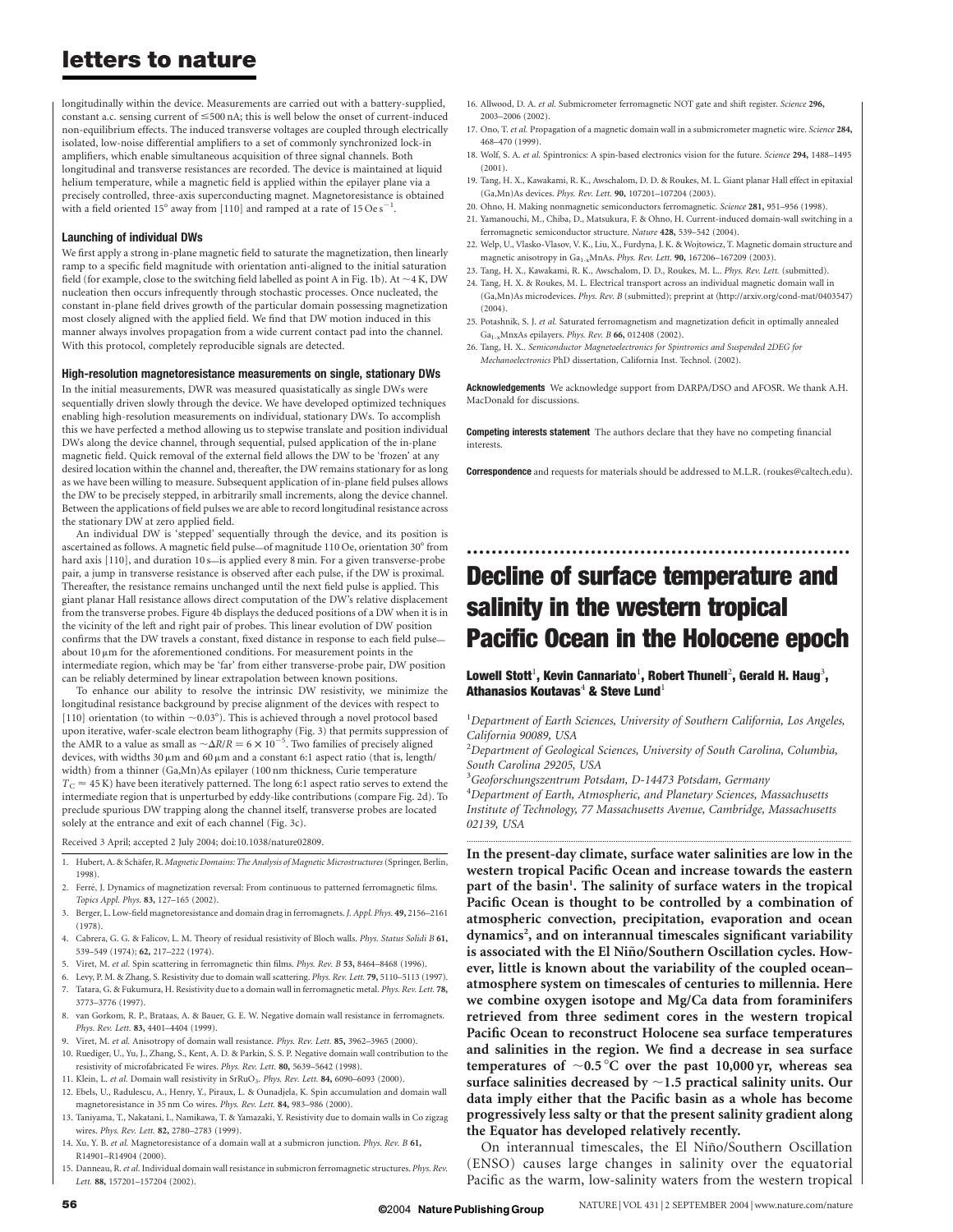### letters to nature

Pacific (WTP) are advected east into the central Pacific. This redistribution of warm waters along the Equator also alters the locus of atmospheric convection and seems to enhance the transport of heat from the tropics to higher latitudes<sup> $2-4$ </sup>. On longer timescales it is possible that other modes of variability have existed that can only be ascertained through analysis of long proxy records.

We reconstructed WTP sea surface temperature (SST) and the stable oxygen isotope composition of surface water  $(\delta^{18}O_{SW})$ variability through the Holocene as a method of determining how the freshwater flux and ocean dynamics varied in the past and how that variability affected salinity gradients in the tropics. In the WTP, sea surface salinity (SSS) and  $\delta^{18}O_{\rm SW}$  are correlated, reflecting the balance between the freshwater flux (evaporation  $-$  precipitation) and salt advection by means of ocean transport. A change in the  $\delta^{18}$ O of fresh water or the amount of fresh water falling on the ocean relative to inputs of salty water by means of ocean dynamics changes the salinity and also  $\delta^{18}O_{SW}$ . Groundwater  $\delta^{18}O$  values of early, middle and late Holocene age from sites in the WTP all have the same value as present-day monsoon rainwater, indicating there has not been a change in the isotopic value of fresh water falling on the ocean over this period<sup>5</sup>. We therefore expect WTP  $\delta^{18}O_{\rm SW}$  values to have been controlled during the Holocene primarily by the combined effects of changing freshwater flux (the amount effect) and the flux of salty water through the WTP by means of ocean dynamics. Today these two processes result in a surface water  $\delta^{18}O/salinity$ relationship that has a slope of between 0.3‰ and 0.4‰ per practical salinity unit (p.s.u.)<sup>6,7</sup>.

The  $\delta^{18}O_{SW}$  is incorporated into CaCO<sub>3</sub> shells of planktonic foraminifers that inhabit the surface ocean. To reconstruct past changes in  $\delta^{18}O_{SW}$  we analysed the stable oxygen isotopic composition and Mg/Ca of calcium carbonate produced by the

surface-dwelling planktonic foraminifer Globigerinoides ruber. The carbonate shells of this foraminifer accumulated on the sea floor throughout the Holocene and became part of the sediment archive that was cored by the IMAGES programme in 1998 (Fig. 1). Using foraminiferal samples from three WTP IMAGES cores we reconstructed a continuous record of sea surface temperatures with Mg/Ca palaeothermometry<sup>8</sup>, which has an estimated uncertainty of  $\pm 1$  °C. We also measured the  $\delta^{18}O_C$  of the same foraminiferal material. The isotopic measurements have an analytical precision of  $\pm$ 0.1‰ and a practical sample reproducibility of about  $\pm$ 0.1‰. Combining the temperature estimates with the measured values of G. ruber  $\delta^{18}O_{\rm C}$ , we derived values of  $\delta^{18}O_{\rm SW}$  from the carbonate palaeotemperature equation (Supplementary Information).

Our measurements are combined with previously published data from equatorial Pacific ODP Site 806 (ref. 9) to examine how surface water properties in the WTP between Indonesia and the open Pacific have varied through the Holocene epoch (Fig. 1). Samples from the Indonesian sites provide a multidecadal (MD81 and MD76) to centennial (MD70) temporal resolution through the entire Holocene, whereas the open-ocean ODP Site 806 record is of millennial resolution. Other high-quality late Pleistocene and early Holocene records are available from the Sulu Sea<sup>10</sup> but do not provide a continuous record through the entire Holocene. The sites discussed here are all located between  $6^{\circ}$  N and  $11^{\circ}$  S (Fig. 1) and the chronology for each core is based on radiocarbon dating of fossil carbonates.

Between 10 kyr ago and the late Holocene, the  $\delta^{18}O$  of *G. ruber*  $(\delta^{18}O_{\rm C})$  at each of the WTP sites decreased by ~0.4‰ (Fig. 1). Because this trend occurred after Northern Hemisphere ice sheets had mostly retreated, a change in ice volume cannot account for the





in  $b-d$ ) and Mg/Ca–palaeoSST records (blue in  $b-d$ ) were generated for this study. b-d, Results from individual sites: b, MD81; c, MD76; d, MD70. The data from sites MD81 and MD76 have been smoothed with a 3-point running mean.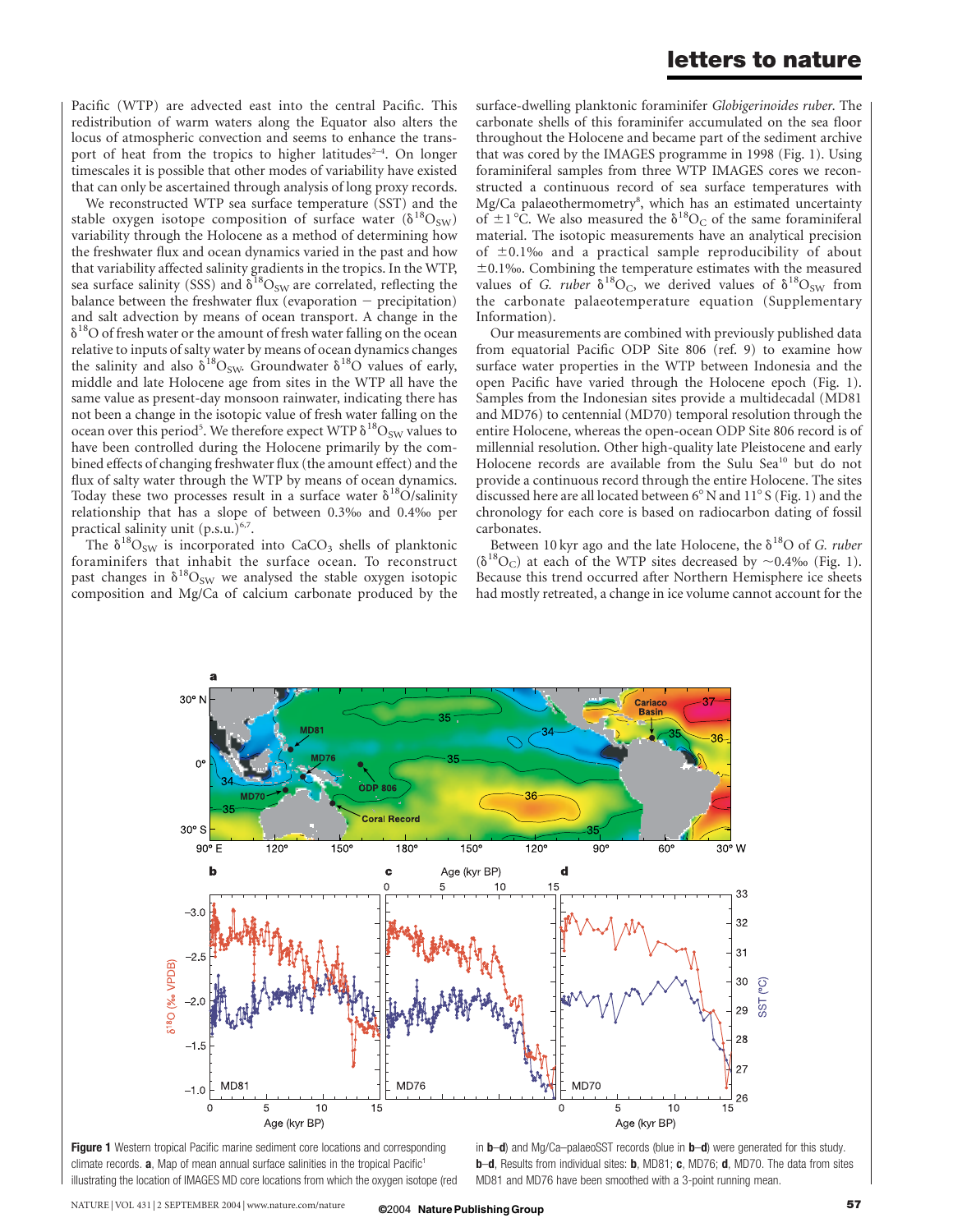

**Figure 2** Reconstructed records for WTP sites. **a**,  $\delta^{18}O_{sw}$ ; **b**, SST. The  $\delta^{18}O_{sw}$  values were calculated by solving the calcite palaeotemperature equation for  $\delta^{18}O_{\text{sw}}$  using the

foraminiferal Mg/Ca temperatures and the  $\delta^{18}$ O values. Blue, MD81; red, MD76; black, MD70; purple, ODP 806.

large change in  $\delta^{18}O_{\text{C}}$  during the late Holocene<sup>11</sup>. The trend in  $\delta^{18}O_{\rm C}$  must reflect either SST warming through the Holocene, which produces a smaller isotope fractionation and lower  $\delta^{18}O$ values in calcium carbonate, or a decrease in the local  $^{18}O/^{16}O$  of surface waters. The Mg/Ca-derived SSTs constrain how much of the  $\delta^{18}$ O trend can be attributed to temperature change. Our SST estimates indicate that surface waters across the WTP were warmest in the early Holocene ( $\sim$ 29.5 °C) and have cooled by  $\sim$ 0.5 °C since 10 kyr ago (Fig. 2). This seems to be a robust feature of each of the records between  $6^{\circ}$  N and  $11^{\circ}$  S and is therefore unlikely to be solely a result of summer isolation changes associated with the precessional cycle. Changes in cloud albedo, evaporation and ocean dynamics arising from the precessional forcing might have contributed to the change in  $SST<sup>12</sup>$ . But on the basis of these data alone, we cannot ascertain how these factors combined to cause the higher temperatures during the early Holocene. Nonetheless, the trend in SST does not explain the decreasing foraminiferal  $\delta^{18}O_C$  values between the middle to late Holocene. This trend must reflect a change in the  $\delta^{18}O_{SW}$  and surface salinity during the Holocene. To estimate the magnitude of the salinity change since the early Holocene we stacked the WTP  $\delta^{18}O_C$  and Mg/Ca records, averaging the data at 250-yr intervals. The stacked data were then used to calculate  $\delta^{18}O_{SW}$ . Since ~8 kyr ago,  $\delta^{18}O_{SW}$  values have decreased in the WTP by 0.5‰ (Fig. 3). On the basis of the modern  $\delta^{18}$ O–salinity relationship<sup>6,7</sup>, a decrease in  $\delta^{18}$ O<sub>SW</sub> of 0.5‰ reflects a decease in surface salinity of between 1 and 1.5 p.s.u. This observation implies that in the early Holocene WTP surface water was as salty as surface water in the south central equatorial Pacific today (more than 35.2 p.s.u.). This observation further implies that if the salinities in the central and eastern equatorial Pacific have not changed in association with those in the WTP, the salinity gradient that exists today across the tropical Pacific would have been absent or significantly reduced in the early to middle Holocene.

Higher  $\delta^{18}O_{SW}$  values have also been recognized in a middle Holocene coral record from the Great Barrier reef<sup>13</sup>, indicating these higher salinities extended over large portions of the WTP (Fig. 1). The higher  $\delta^{18}O_{SW}$  values from the Great Barrier Reef were interpreted to reflect enhanced evaporation over that portion of the WTP during the middle Holocene. We find it difficult to reconcile the higher  $\delta^{18}O_{SW}$  values that we observe in the early to middle Holocene in the northern WTP with increased evaporation because the surface salinities in this region are so strongly influenced by summer monsoon precipitation, which most climate models indi-

cate would have been enhanced in the middle Holocene by increased solar heating in boreal summer associated with the precessional forcing14. Today, the northern WTP receives in excess of 2 m of rainfall during the summer monsoon. The isotopic composition of this water is about  $-6.5\%$ . Groundwater of early to late Holocene age from the Philippines has the same  $\delta^{18}O_{SMOW}$  as modern rainwater, indicating that the source of moisture to the region has not changed during the Holocene<sup>5</sup>. Therefore, if the isotopic composition of rain has not changed, an isotope mass balance calculation (with no change in ocean transport) would require there to have been a decrease in rainfall of more than 2 m (the entire seasonal rainfall amount today) to shift a 25-m-thick ocean mixed layer by the observed 0.5‰. There is no evidence for such a drastic decrease in monsoon rainfall during the Holocene. In fact, the early to middle Holocene groundwater  $\delta^{18}O_{sMOW}$  values imply that there has been a persistent and strong monsoon system throughout the Holocene<sup>1</sup>. We conclude that the increased  $\delta^{18}O_{SW}$  values in the early Holocene were not due to increased evaporation but rather were the result of either increased westward advection of salty waters through the WTP, which would imply very different salinity gradients along the Equator compared with today or that the Pacific surface waters as a whole have become progressively less salty.

With only a limited number of high-resolution Holocene  $\delta^{18}O_{SW}$ records available from other parts of the global ocean it is not



Figure 3 Stacked (average value) (a)  $\delta^{18}O_{\text{sw}}$  and (b) SST records from Fig. 2, with  $1\sigma$  uncertainty envelope (grey). Dashed line in panel **a** is the  $\delta^{18}O_{\text{sw}}$  change due to the melting ice sheets reconstructed from stacked benthic foraminiferal  $\delta^{18}$ O records<sup>19</sup>.